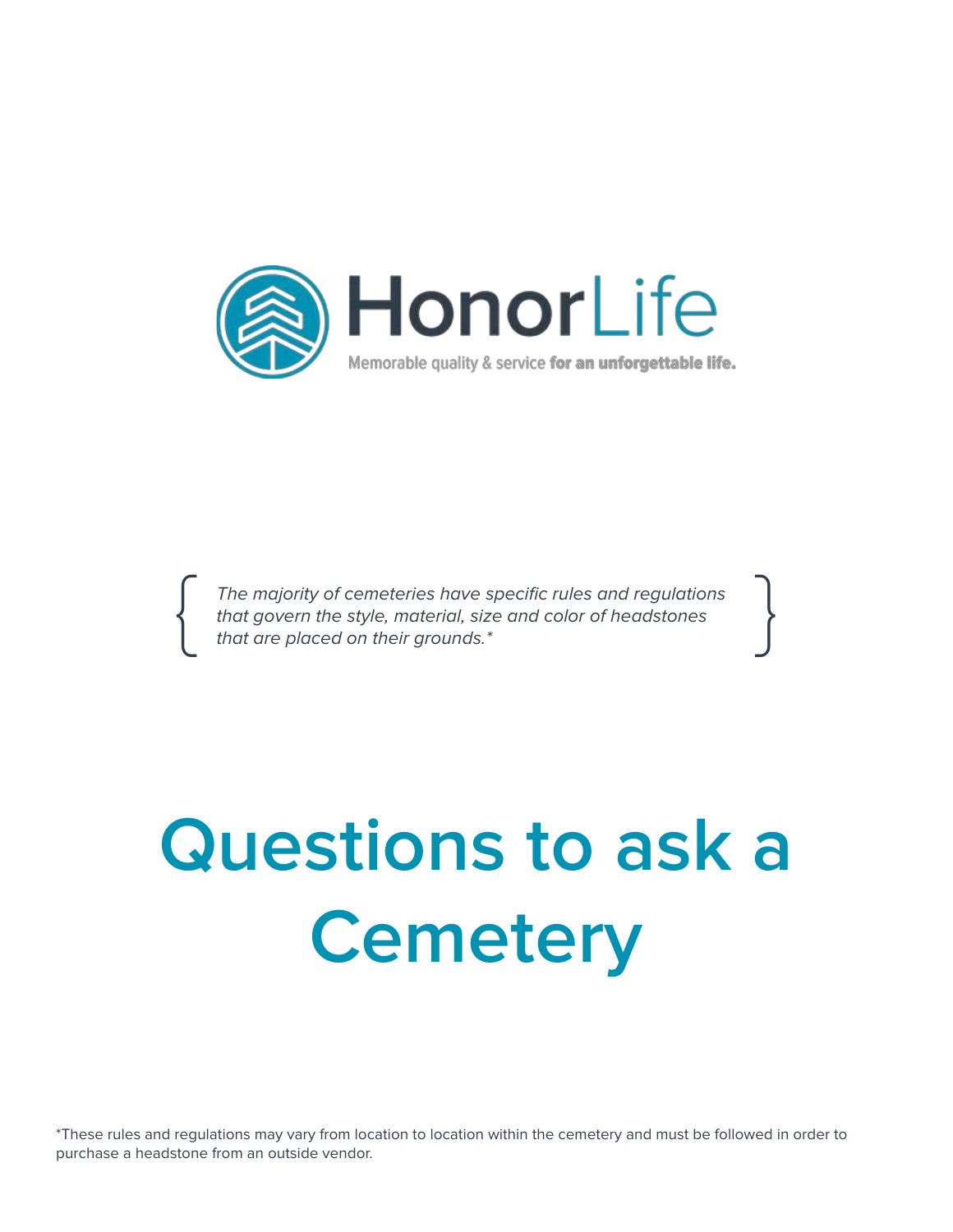# **Question Checklist**

# **p. 3**

| Things to Keep in Mind                |   |
|---------------------------------------|---|
| What are the size requirements for    | n |
| headstones?                           |   |
| What style of headstone do you allow? | П |
| What type of material is required?    | П |
| Is paint allowed on the headstone?    | П |
| Are Lawn Mower Proof Edges or Beveled | □ |
| <b>Edges required?</b>                |   |

# **p. 4**

| Is there any type of emblem required on   |   |
|-------------------------------------------|---|
| the headstone?                            |   |
| Are there any granite color restrictions? |   |
| Is a plot number required on the stone?   |   |
| If so, what size is required and where on | H |
| the stone can it be located?              |   |
| Is paperwork required?                    |   |
| Is a proof required?                      |   |
| Are pictures allowed on a headstone?      |   |

**A** HonorLife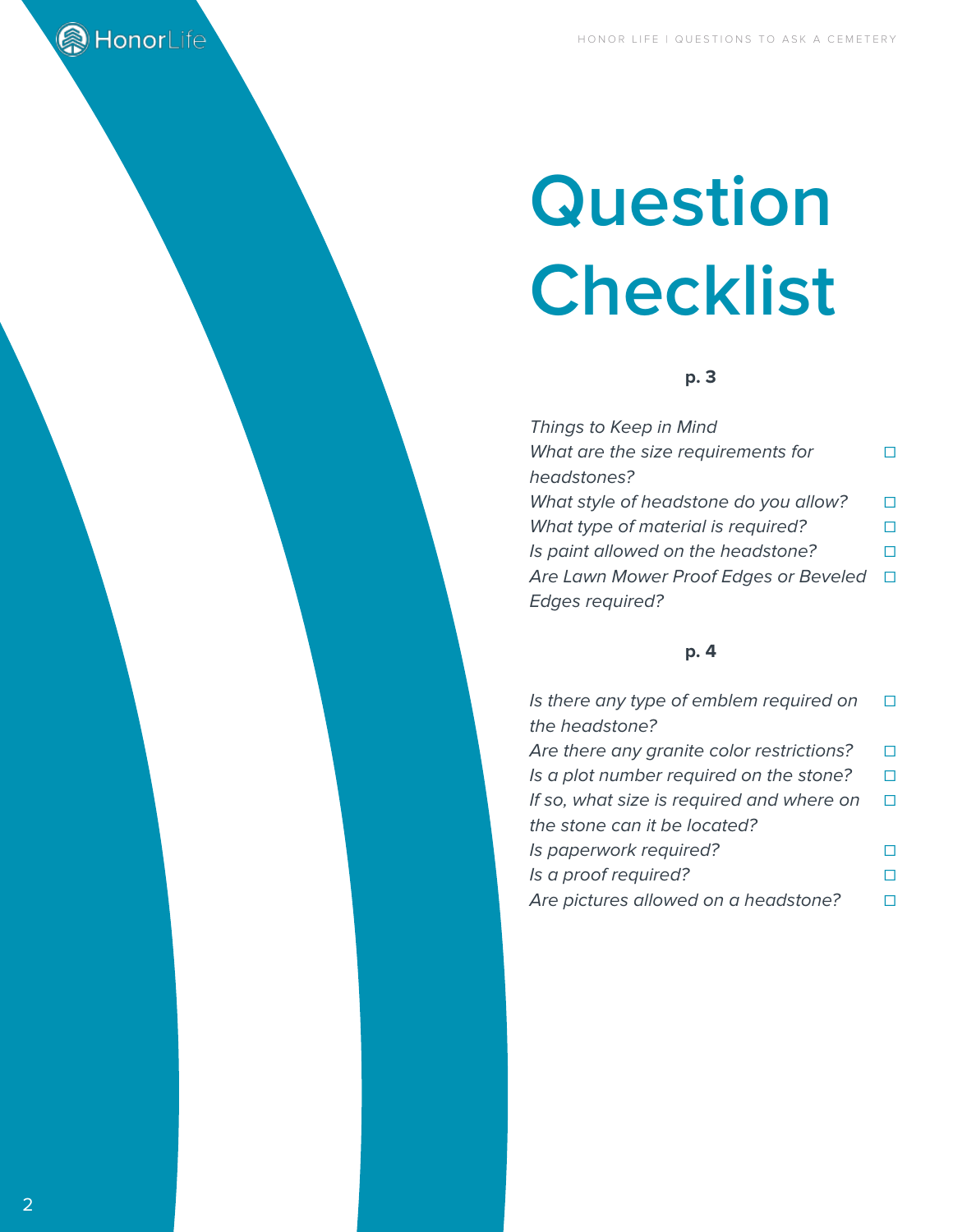

## **Things to Keep in Mind**

Prior to purchasing a headstone from Honor Life you need to be familiar with the requirements that your cemetery has in place. As well, you must comply with all of these requirements. The law requires that the cemetery allow you to purchase a headstone from the vendor of your choice, but it also makes provisions allowing the cemetery to have specific requirements that must be adhered to.

Failure to follow the regulations of the cemetery can result in the stone delivery being refused. If the headstone is refused by the cemetery all charges incurred, including return shipping and possible remaking of the stone, are the purchaser´s responsibility. Honor Life will not contact your cemetery directly.

#### **What are the size requirements for headstones?**

There are normally a variety of sizes allowed by the cemetery. These can vary depending on the size of the plot purchased as well. You must purchase a headstone that matches the size and thickness requirements.

#### **What style of headstone do you allow?**

Honor Life has a large selection of styles to choose from. Custom styles are available upon request.

#### **What type of material is required?**

Honor Life sells both Granite and Bronze Headstones.

#### **Is paint allowed on the headstone?**

Honor Life will paint the engraved areas of the stones we produce, unless you specify otherwise. The paint used on all headstones is special monument grade paint, specifically designed to be used on headstones.

If the cemetery requires no paint then please indicate that requirement in the comments of your order. This will be done at no charge.

### **Are Lawn Mower Proof Edges or Beveled Edges required?**

If required, please specify in the comments section of our order form. Additional charges apply.

#### **Is there any type of emblem required on the headstone?**

Honor Life clip art collection contains thousands of emblems to choose from. Clip art will be added at no additional charge. Browse our Clip Art Collection and specify in the comments section of your order the name and location of the emblem that you have selected.